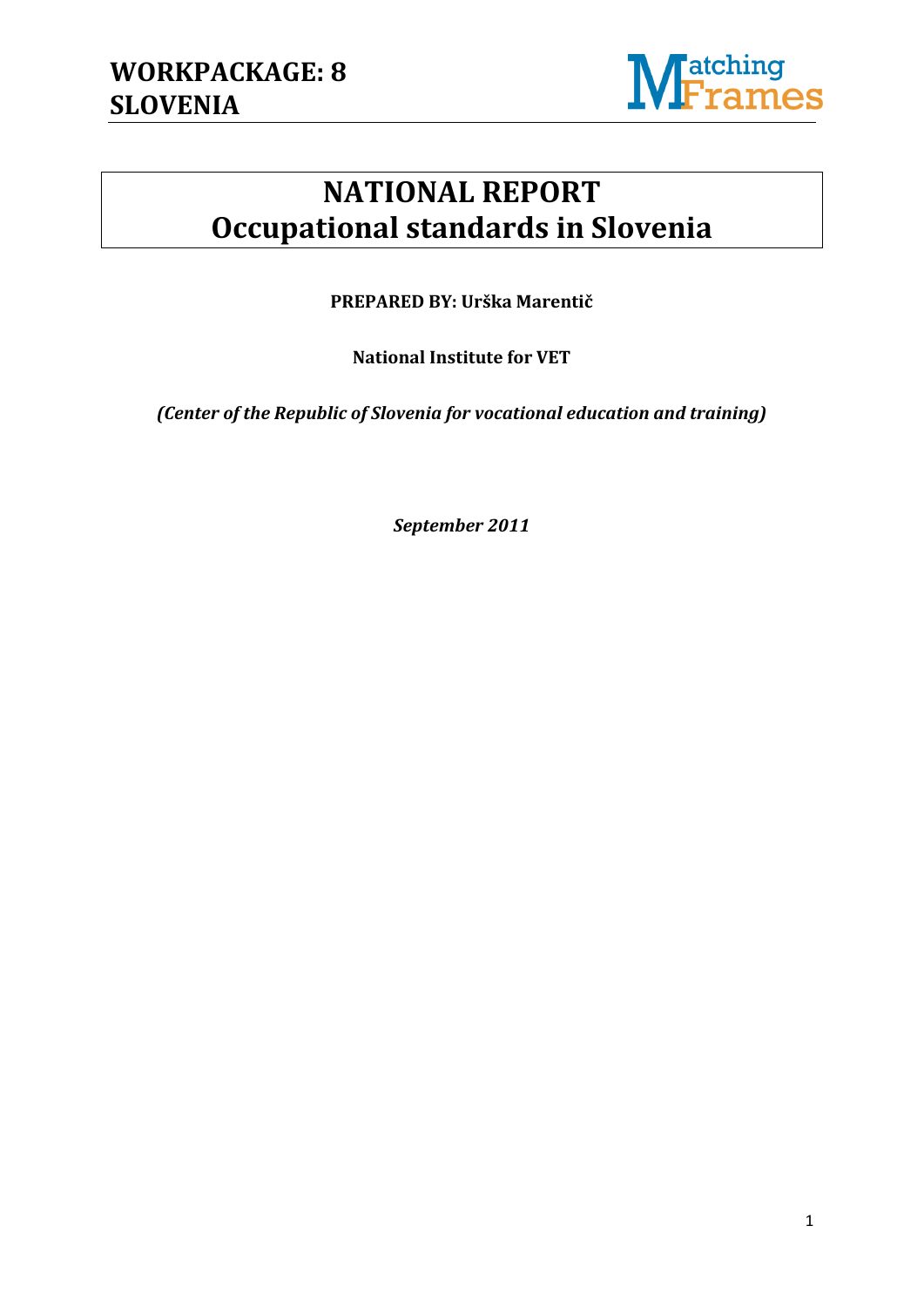

## **1. Occupational standards in Slovenia**

In Slovenia, VET qualifications can be acquired following the school path (VET system) or the path of recognition of non formal learning (NVQ system). The VET Act connected both systems with introduction of **occupational standards** which represent a learning outcome standard for each qualification that can be acquired in Slovenia. The procedure for the preparation of occupational standards is determined in the Rules on the Standard Classification of Occupations.

Occupational standards are the basic documents for the performance of examinations and the verification of professional qualifications. It is important for them to be clearly, intelligibly and unambiguously written in order to prevent different or wrong interpretations. Therefore, **the methodology for the preparation of occupational standards is prescribed**, which ensures the transparency and comparability of occupational standards.

#### **We prepared occupational standards on the basis of occupational profile.**

### **1.1. Occupational profile**

**An occupational profile** is a detailed description of work activities performed by workers in a particular occupation. Typical field of work included in a profile are grouped according to the agreed areas of work activities.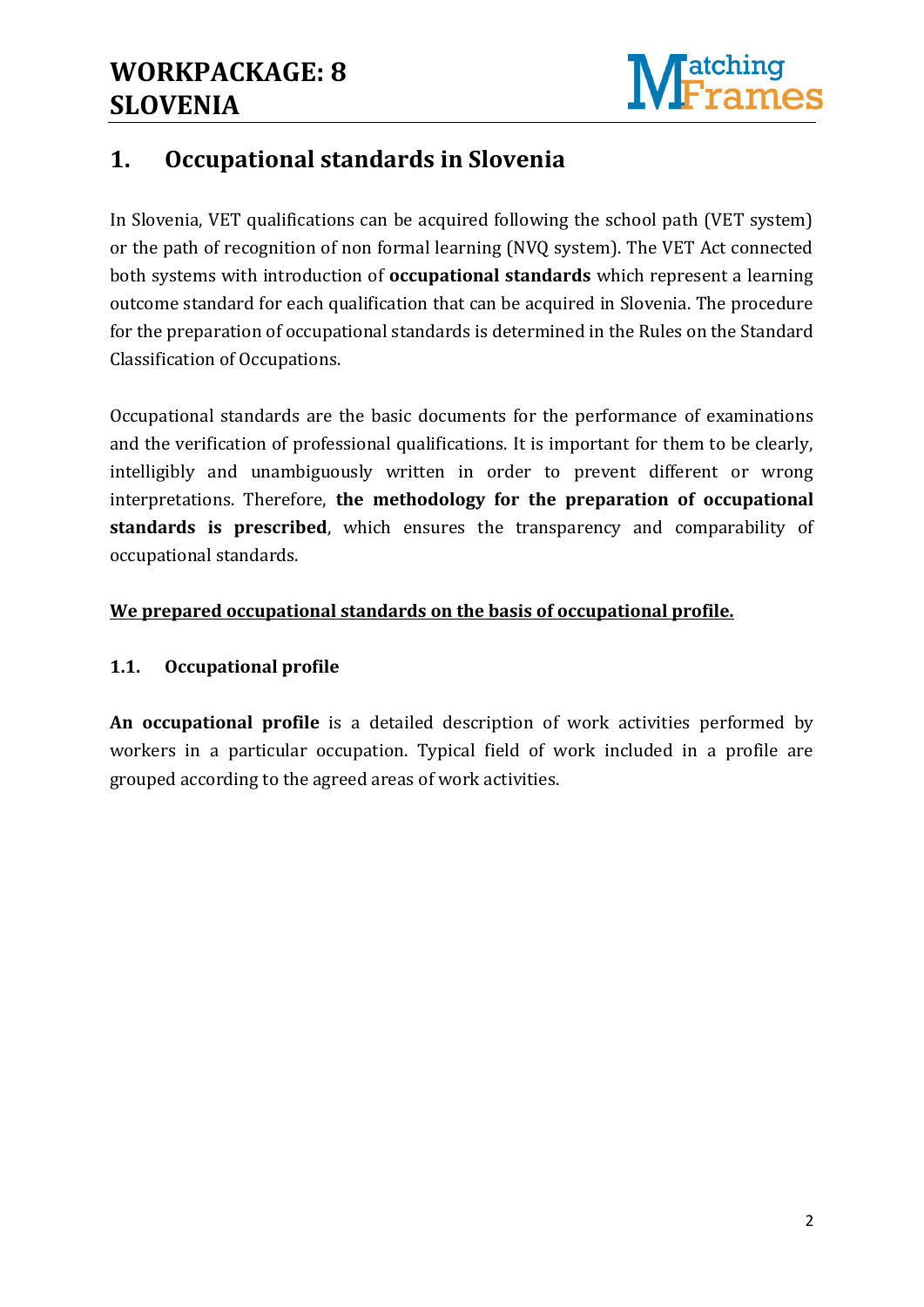# **WORKPACKAGE: 8 SLOVENIA**



### *The main sections of the occupational profile elements are defined:*

- 1. occupation title
- 2. description of work activities including the following elements:
	- the field of work
	- $\blacksquare$  core tasks
- 3. level
- 4. working conditions
- 5. means of work,
- 6. products and services
- 7. personal and psychophysical characteristics
- 8. the areas of employment

The workplaces which are recognizable in working surroundings and are taken by persons holding an occupation under consideration are also indicated in an occupational profile.

#### **1.2. Occupational standards**

**An occupational standard** defines professional competences, knowledge and skills necessary for a particular profession or set of responsibilities.

Occupational standards include the following elements:

- 1. occupational standard title
- 2. level
- 3. professional competences;
- 4. description of the vocational standard including the following elements:
	- the field of work
	- core tasks
	- professional skills and knowledge

#### **2. Comparison with the examples**

From the presentation of the Occupational standards in Slovenia in this report, can be seen that our methodology of preparing the occupational standards is similar methodology that was used in given examples.